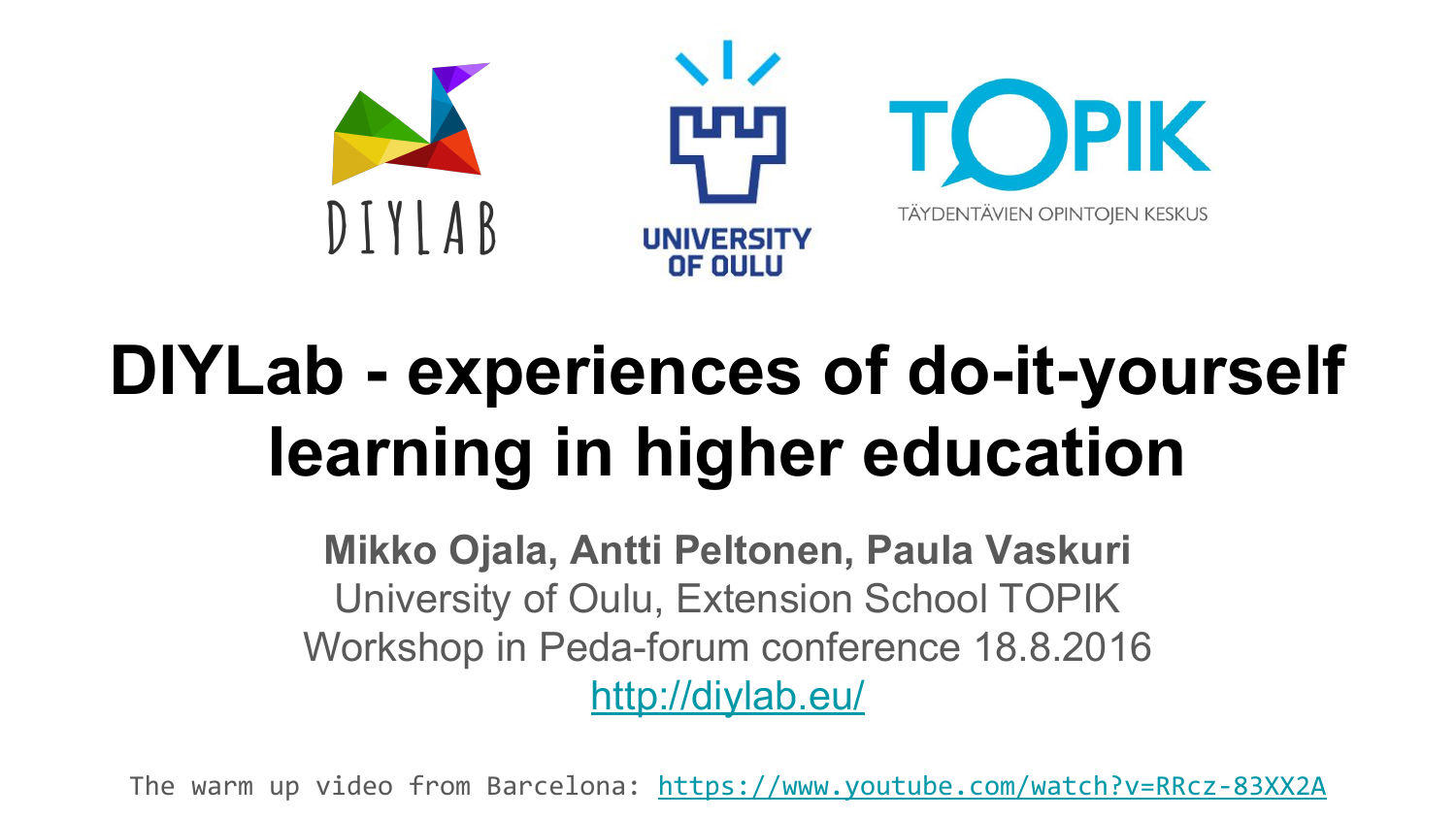

## Introduction video

https://youtu.be/8u-wtbCZq9c

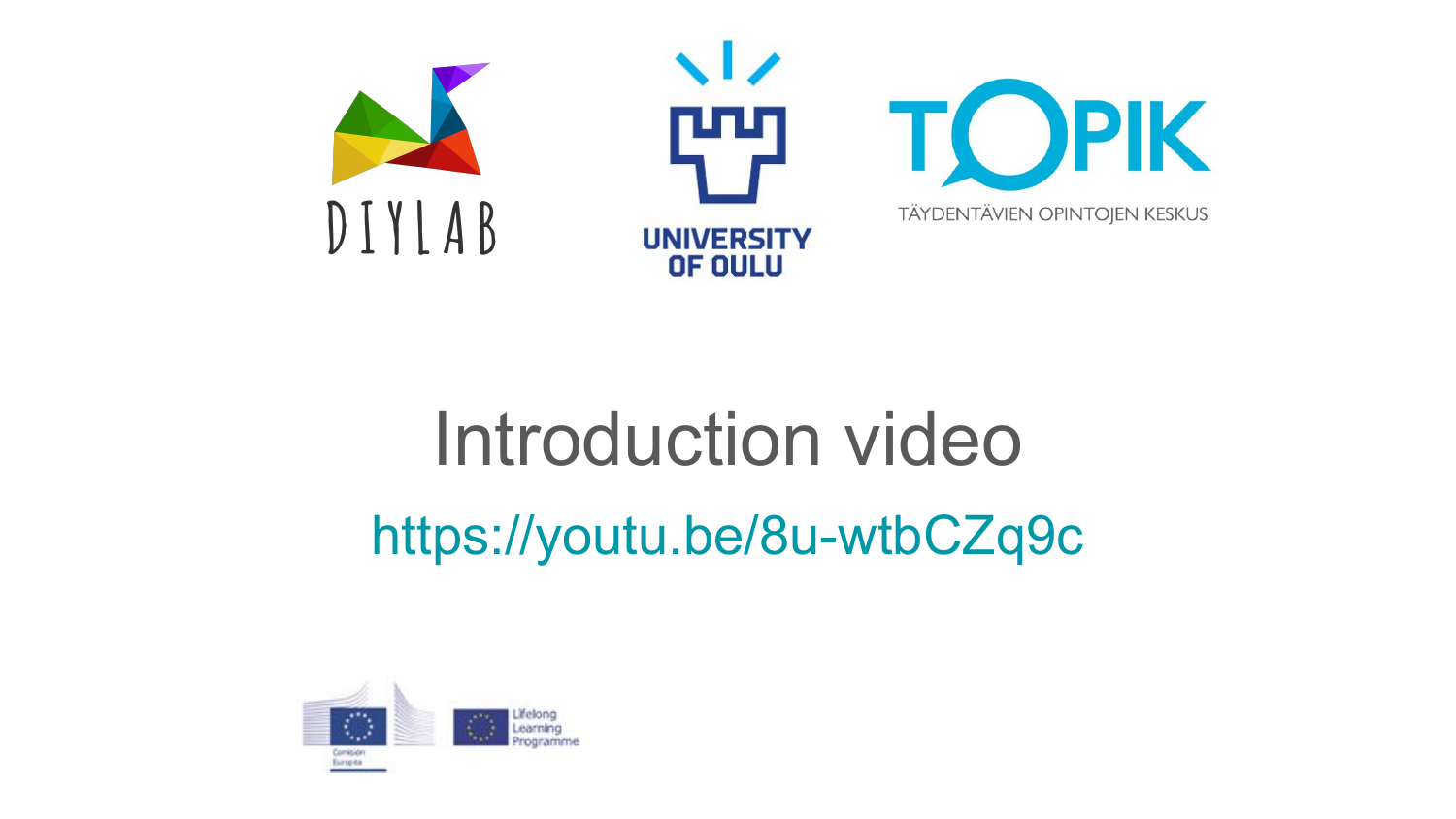#### **Partners**

- University of Barcelona, Spain, coordinator
- Escola Virolai, Barcelona, Spain

- University of Charles, Prague, Czech Republic
- Korunovacnì School, Prague, Czech Republic

- University of Oulu, Finland
- Teacher training school of University of Oulu, Finland





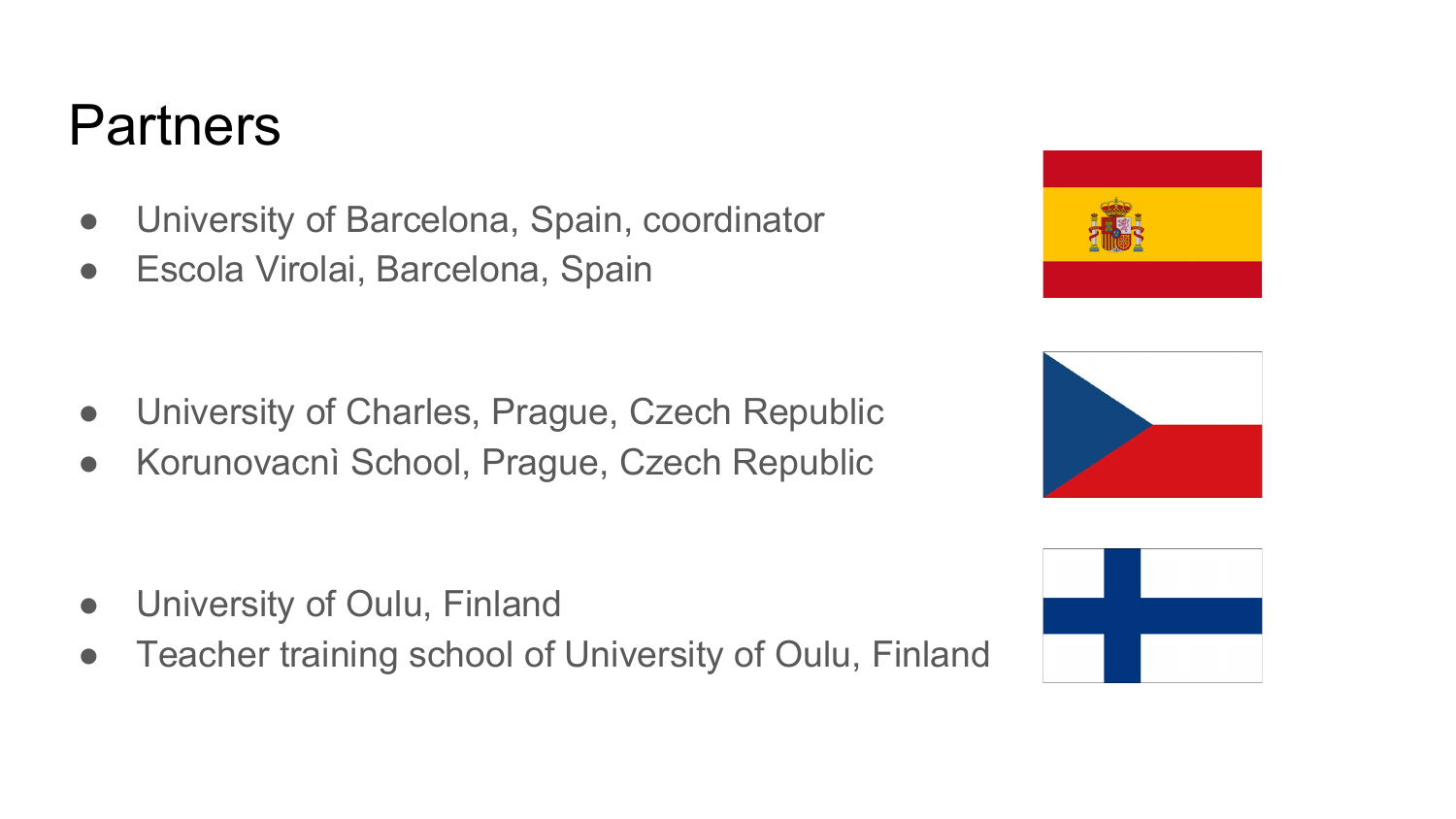#### Do It Yourself In Education EU project

- The goal is to activate students to take care of their own learning by allowing them to choose own focus, methods and tools
- At the same time learning supports achieving the competencies, specially the 21st century skills, especially
	- Self-regulation
	- **○ Digital competence**
	- Collaborative learning
	- Multidisciplinary
	- Phenomenal learning

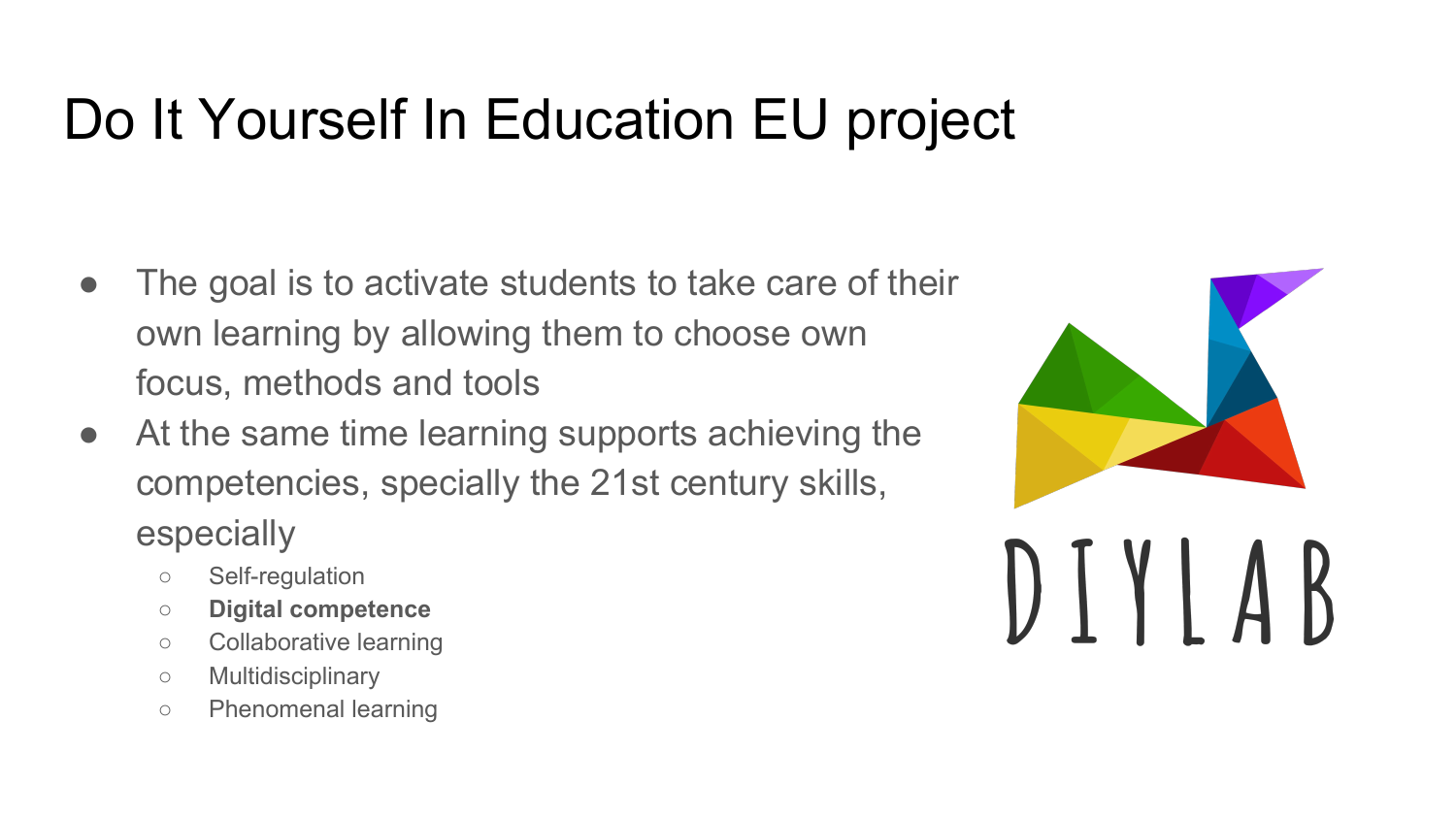# **21st Century Skills**

#### Metro 4Cs Rubric Performance Areas



Lähde: https://sites.google.com/a/fargoschools.org/discovery-library-technology/21st-century-skills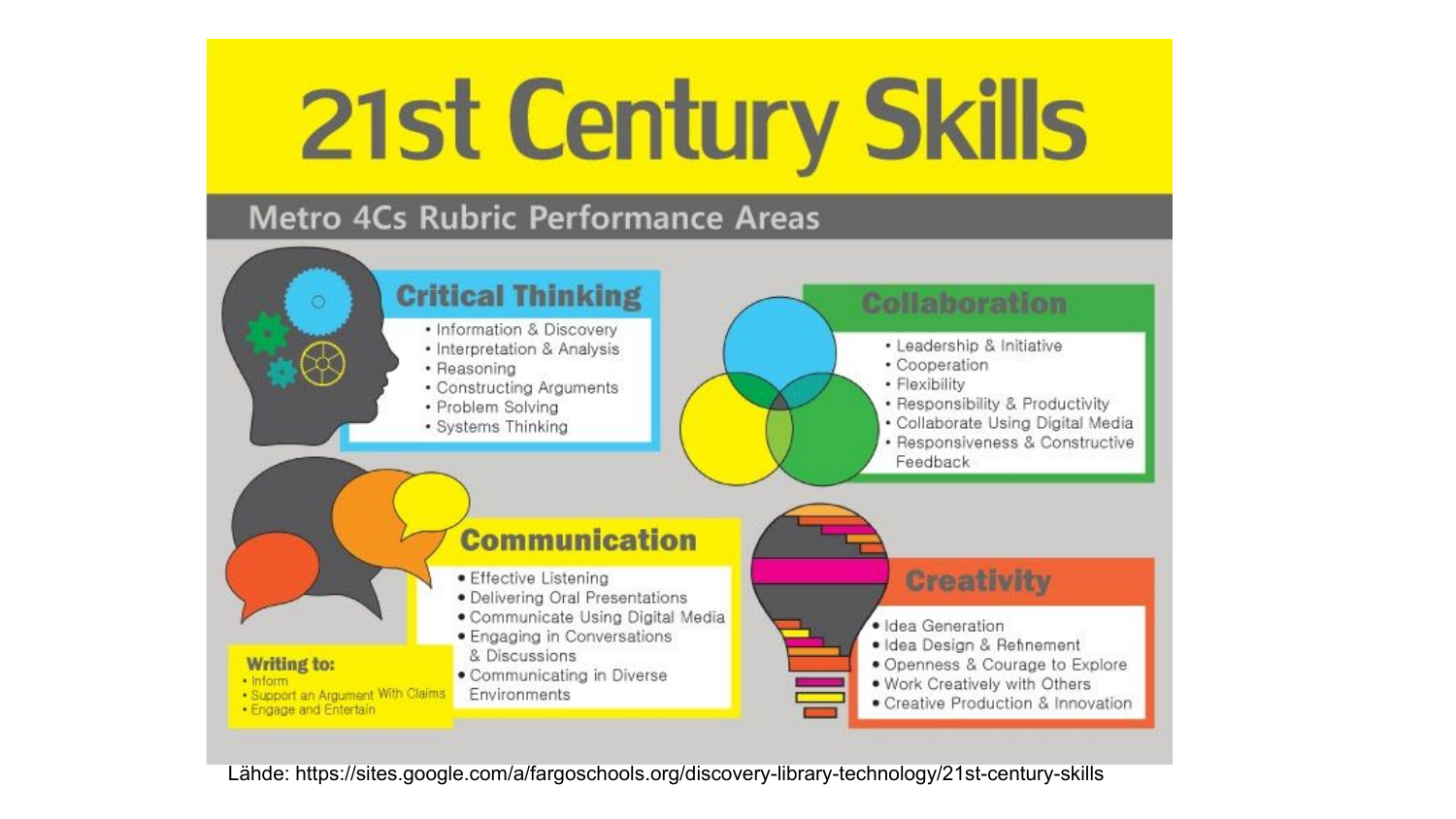

Let the Czech tell about the project in Charles University, Prague:<https://youtu.be/Gf6VuoAfdaM>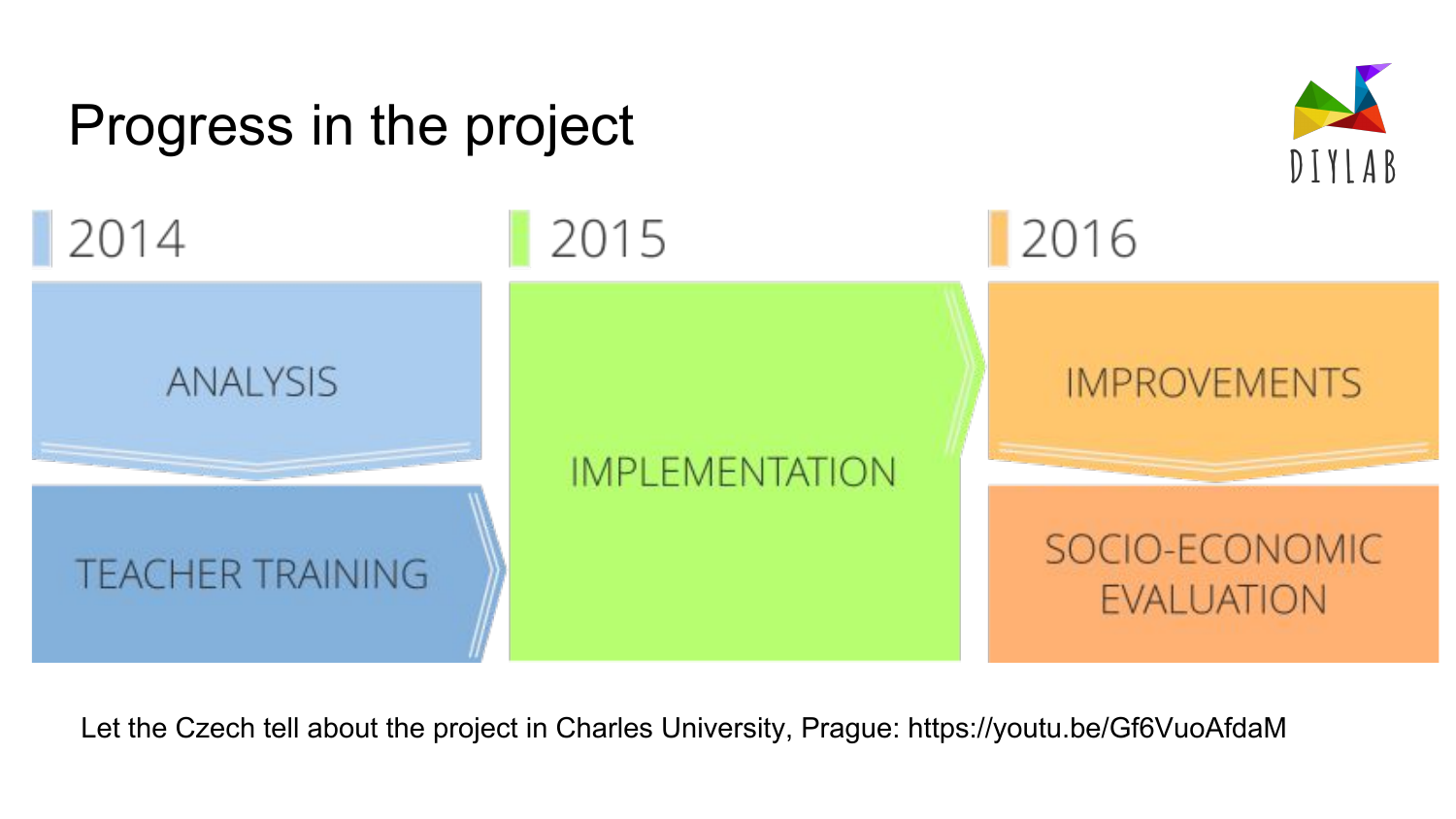### "Digital objects"



• DIYLab activities in schools and universities produced over 150 digital objects which have been shared in the hub ([http://hub.diylab.eu/\)](http://hub.diylab.eu/)

- Digital object is a result of learning it can be anything digital, for example video, e-book, slide show, document, picture collection etc.
	- Digital portfolio:<http://lauraagpg.wix.com/curriculum-vitae-r>
	- Learning as a process:<https://youtu.be/xigIByxPWIo>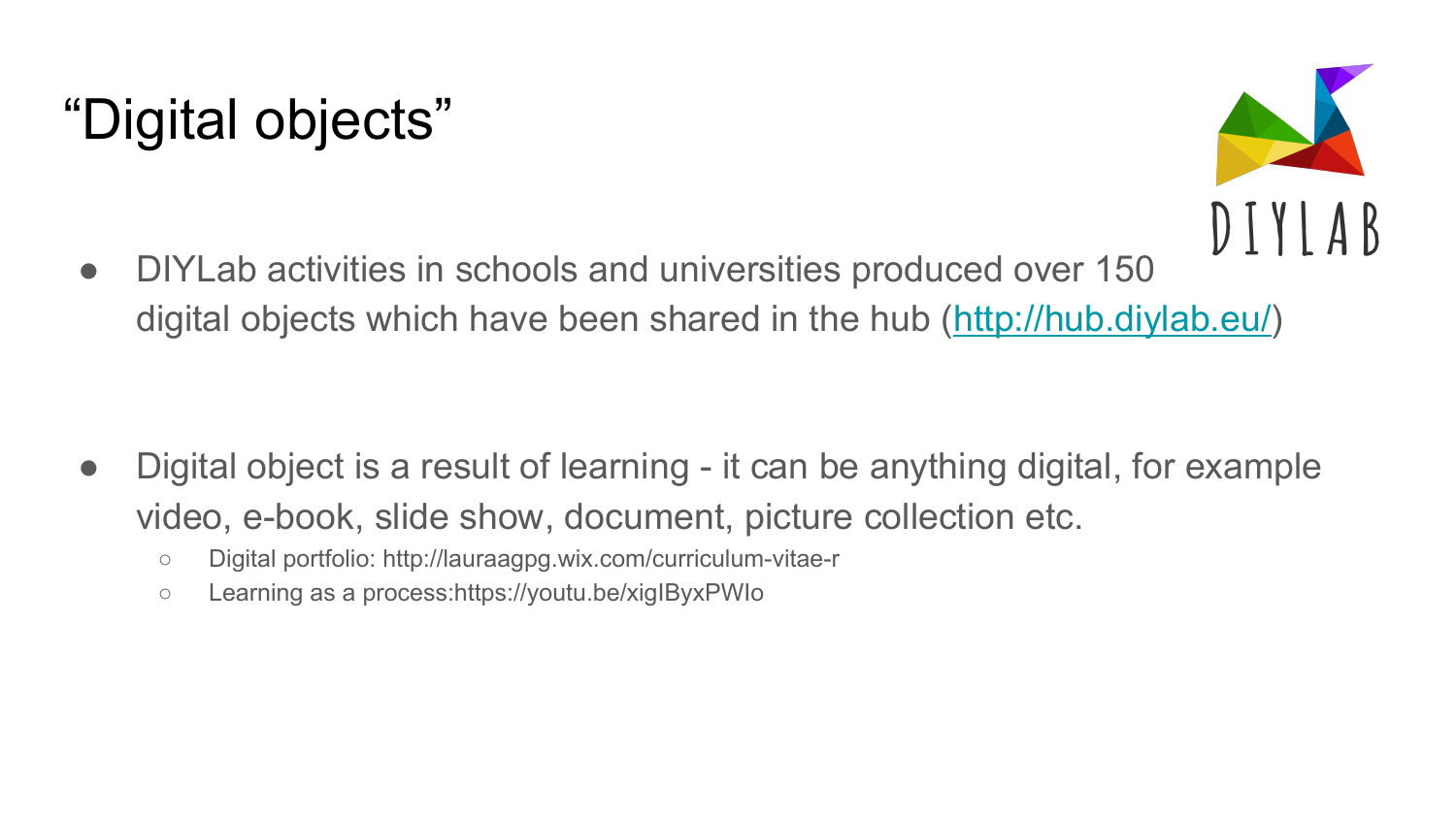#### **Discussion**



- What is DIY Learning (philosophy)?
- How has your university taken into account the elements of DIY in learning? Give examples, if possible.
- How to develop university students 21st century skills and digital competence?
- What challenges will university / teaching / teacher / student meet when implementing DIY philosophy in learning?
- How do we make the change and activate students to take care of their own learning?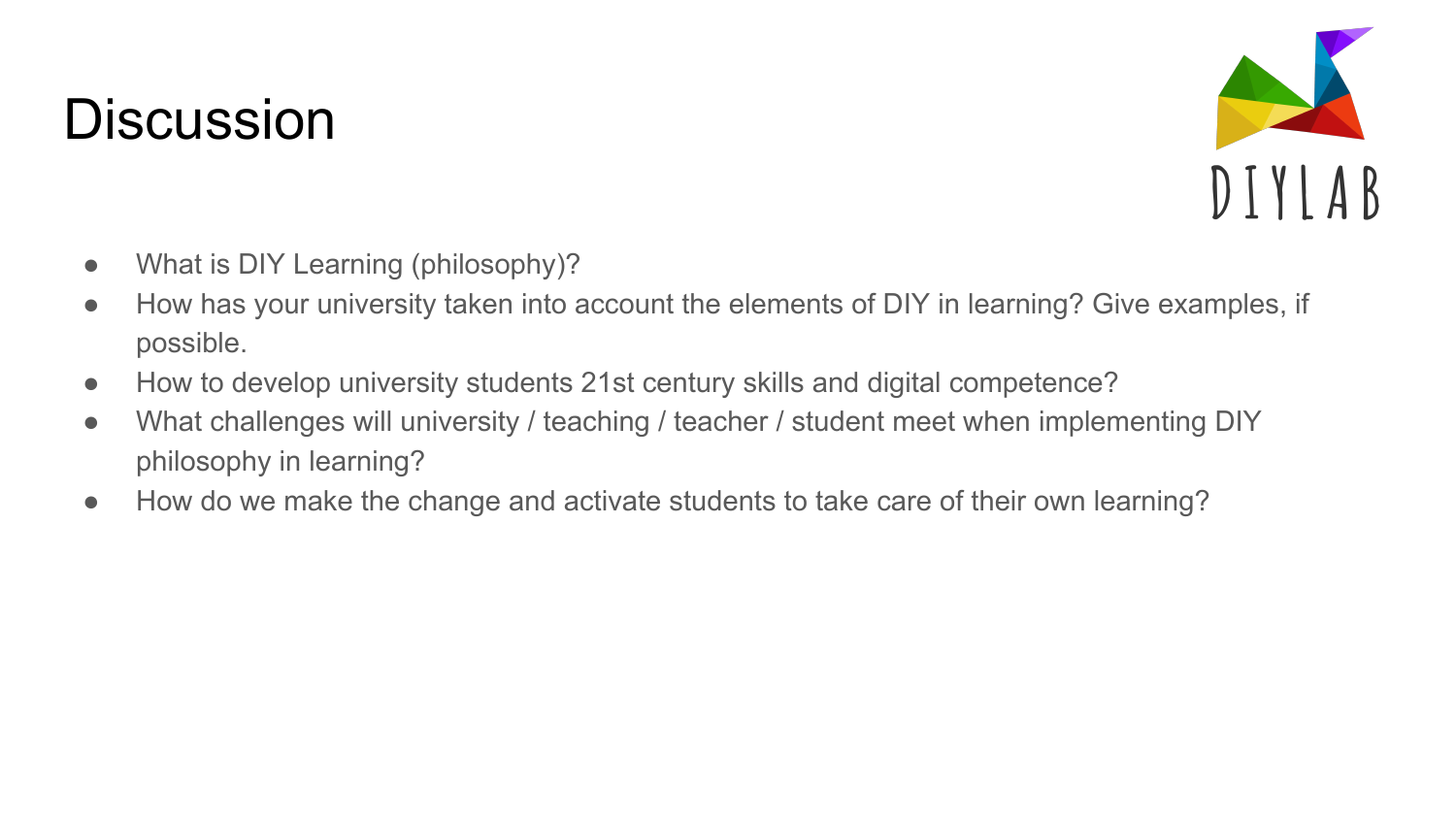Let's see again what they tell us from Prague: <https://youtu.be/Gf6VuoAfdaM>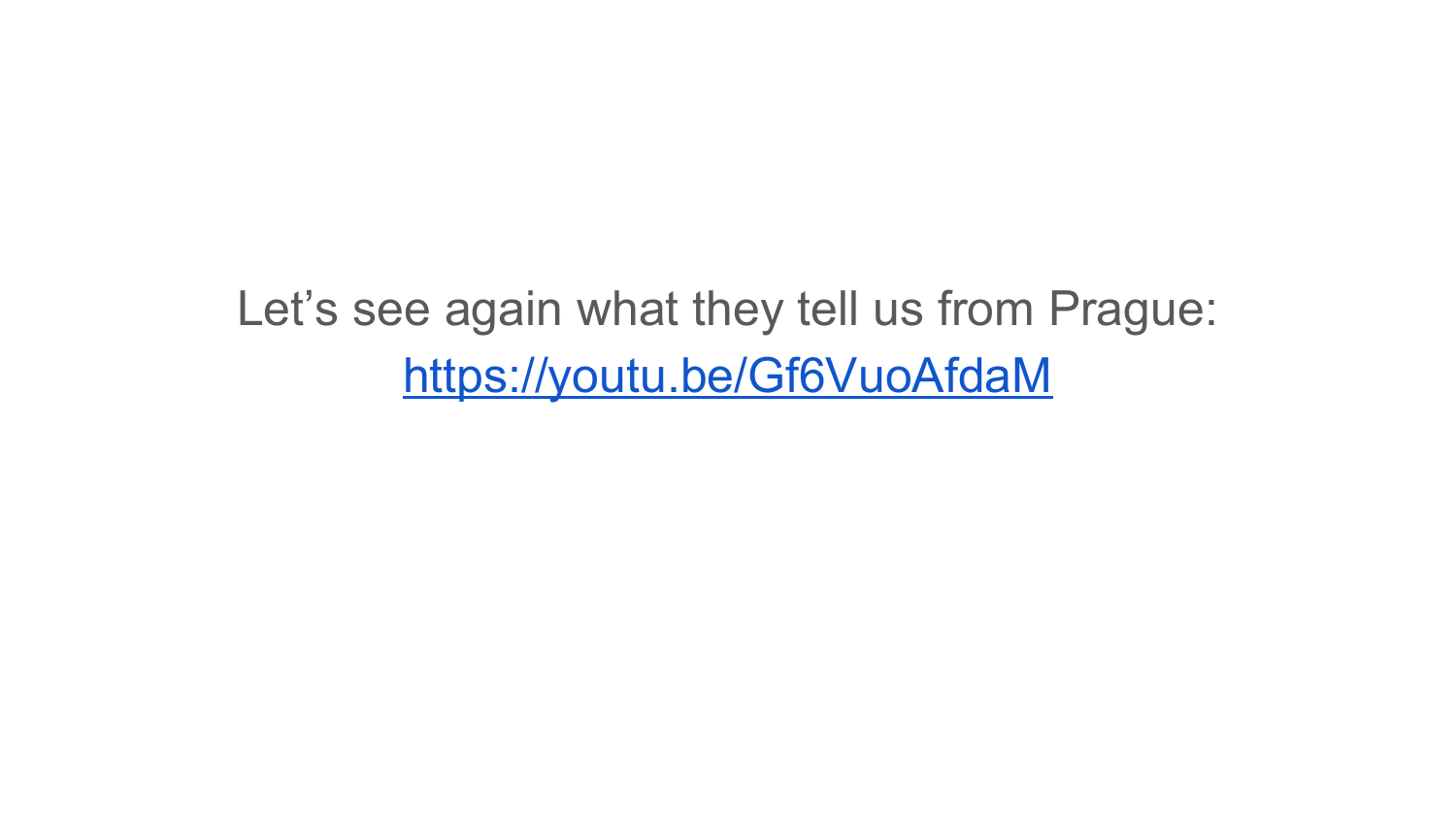#### Review of the results (5 mins / group)

What is the diamond of your group?

The idea what made you think and talk? - And maybe later you will put it into action!



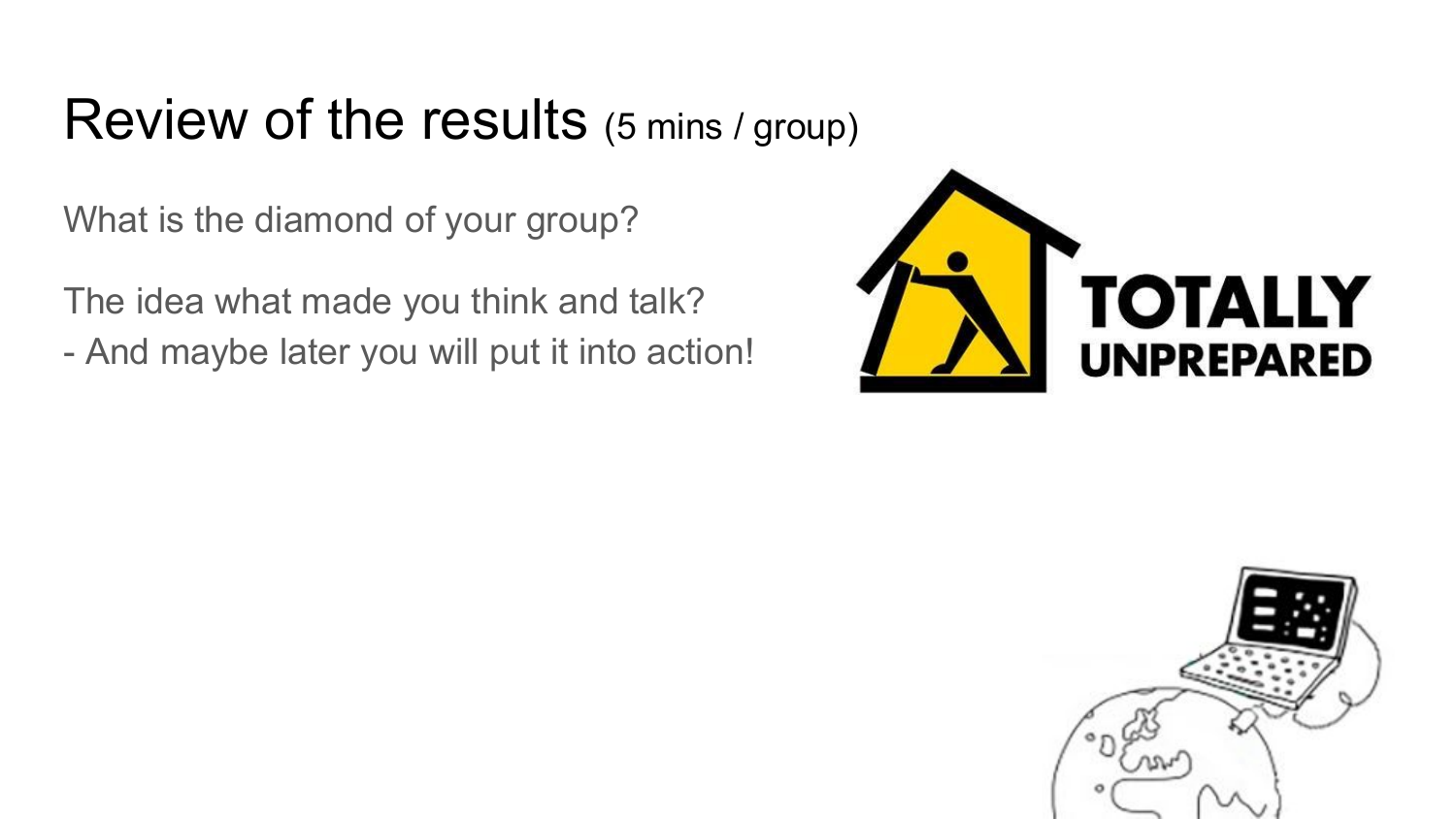#### The anthem

The 8th grade pupil Mamadou is singing Finnish regional anthem of Kainuu: "Nälkämään laulu", in Finnish. – Giving his contribution and talent to the project. (Finnish is not his mother tongue.) The song is recorded for the video: "*Raatteentie, the road of War and Peace (8th grade)*"

Like in all videos and presentations, the presentation is just the tip of the iceberg. The process: planning, filming, editing etc. is the main activity. In "the main video" Mamadou is singing in playback and the original singing is from this take. All the editing etc. was done by pupils.

<http://hub.diylab.eu/2016/01/08/nalkamaan-laulu-regional-anthem-of-kainuu/>